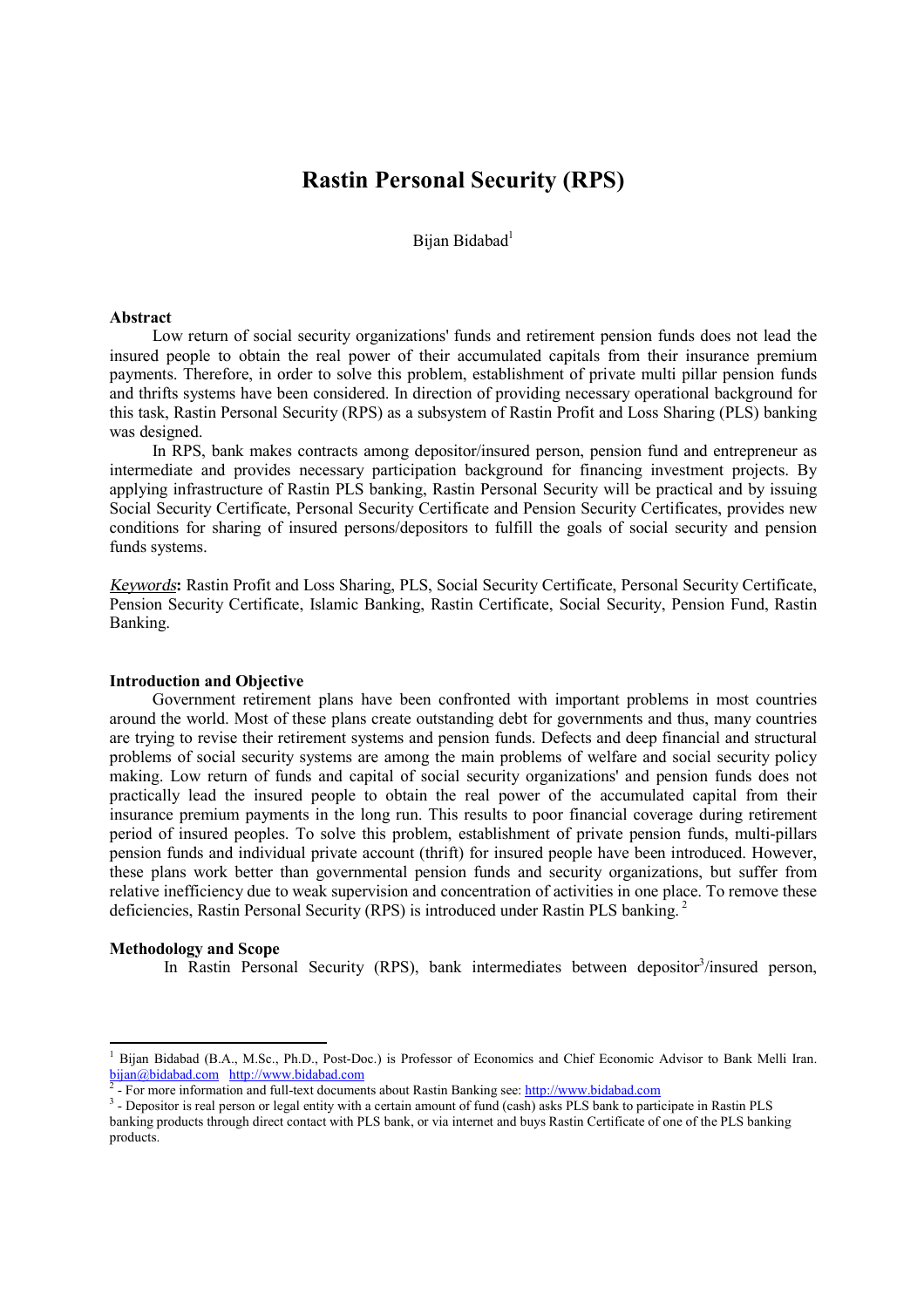pension fund, and makes contracts with entrepreneurs<sup>4</sup> and provides necessary participation background for investment projects<sup>5</sup>. RPS is a financial subsystem of Rastin PLS banking<sup>6</sup> and in this regard works under the regulations of Rastin PLS banking base system<sup>7</sup> and its subsystems<sup>8</sup>.

New financial innovations are used in Rastin PLS banking. By application of Rastin PLS infrastructure, the RPS can be applied, and by issuing Social Security Certificate, Personal Security Certificate and Pension Security Certificate, provides new conditions for participation of insured persons/depositors to achieve the goals of social security and pension funds.

#### **Pension funds**

Pension plans are programs according to which, after the end of service, member receives benefits in the form of pension benefits and payments. Pension fund is an independent legal entity that operates under the titles such as fund, institute and so on according to law, articles of association or special instruction, in the field of supplying pension benefits for members. Members include employed and retired persons who enjoy pension benefits. Pension benefits include pension and other benefits which are expected to be paid to the members in proportion to their years of membership and amount of insurance premium payments.

Pension funds have important effects on capital market and its efficiency; and are a permanent source for financing investment projects. The income sources of these funds can relatively be more stable than income sources of other financial institutes. This is because people permanently allocate portion of their incomes as insurance premium to these funds during their membership period.<sup>9</sup>

#### **Multi-Pillars Pension Systems**

Pension systems around the world are very diverse<sup>10</sup>. Multi pillars systems are formed from mandatory and voluntary pillars. The base pillars, generally, have redistributive role for securing retired people livelihood and insurance pillars have the role of income substitution during unemployment and preserving income level of the retired persons. Redistributive pillar provides minimum standard of living, and insurance pillars make assurance of obtaining living standards of membership time during retirement.

Social securities are generally mandatory and accordingly, the member of the fund is confident to obtain minimum income coverage for retirement time. The supplemental pension plans are considered as part of retirement system for better financing of retirement life, which can be voluntary or mandatory and is conducted by cooperation of employer and employee and if it is voluntary, some persuasive privileges are introduced for the employee to consider it as an investment for retirement. Supplementary retirement

<sup>&</sup>lt;sup>4</sup> - Entrepreneur is a real person or legal entity who proposes a project to PLS bank for financing through PLS banking system and executes the project until the end. In addition to have legal, financial, technical and performance capabilities, the entrepreneur should have the other capabilities and facilities/possibility to carry out the job.

 $5 -$  Project is a collection of economic activities with specified and concrete plan with defined cost and terms for making profit through Rastin PLS banking offered to PLS bank.

<sup>6</sup> Rastin Profit and Loss Sharing (PLS) is an activity in Rastin Banking based on participation of depositors in investment and economic activities of entrepreneur based on real yield of projects in order to land interest-free banking according to Islamic commandments and ethics.

In Rastin PLS banking, bank is a unit, which allocates resources from depositors to those who look for financing (entrepreneur) and according to specific contracts; the obtained profit or loss is divided between depositor and entrepreneur. By receiving commission (*Jol*), bank provides capital management services for depositors, and invest their resources according to their choices and in return, provides them by Rastin PLS banking Certificate. Bank has to use all his specialized potentialities to protect depositors' rights.

 $\frac{7}{7}$  Base System of PLS banking includes the main general rules and terms of Rastin PLS banking.

<sup>&</sup>lt;sup>8</sup> - Financial subsystems of Rastin PLS banking system refer to different defined financing methods and services. These subsystems are governed by Rastin PLS Base System's regulations.

<sup>9</sup> Claudio Raddatz ; Sergio L. Schmukler. (2008), Pension Funds and Capital Market Development. How Much Bang for the Buck? The World Bank Development Research Group Macroeconomics and Growth Team.

Angelo Marano (2003), The effects of pension funds' development on the financial markets in Italy, Germany and France. <http://cosmic.rrz.uni-hamburg.de/webcat/hwwa/edok04/it105g/WP03-17.pdf>

<sup>&</sup>lt;sup>10</sup> World Bank; OECD (2008). Pensions at a glance: Asia/ Pacific edition.

Whitehouse, Edward. (2007), Pensions panorama: retirement-income systems in 53 countries. World Bank. Washington D.C.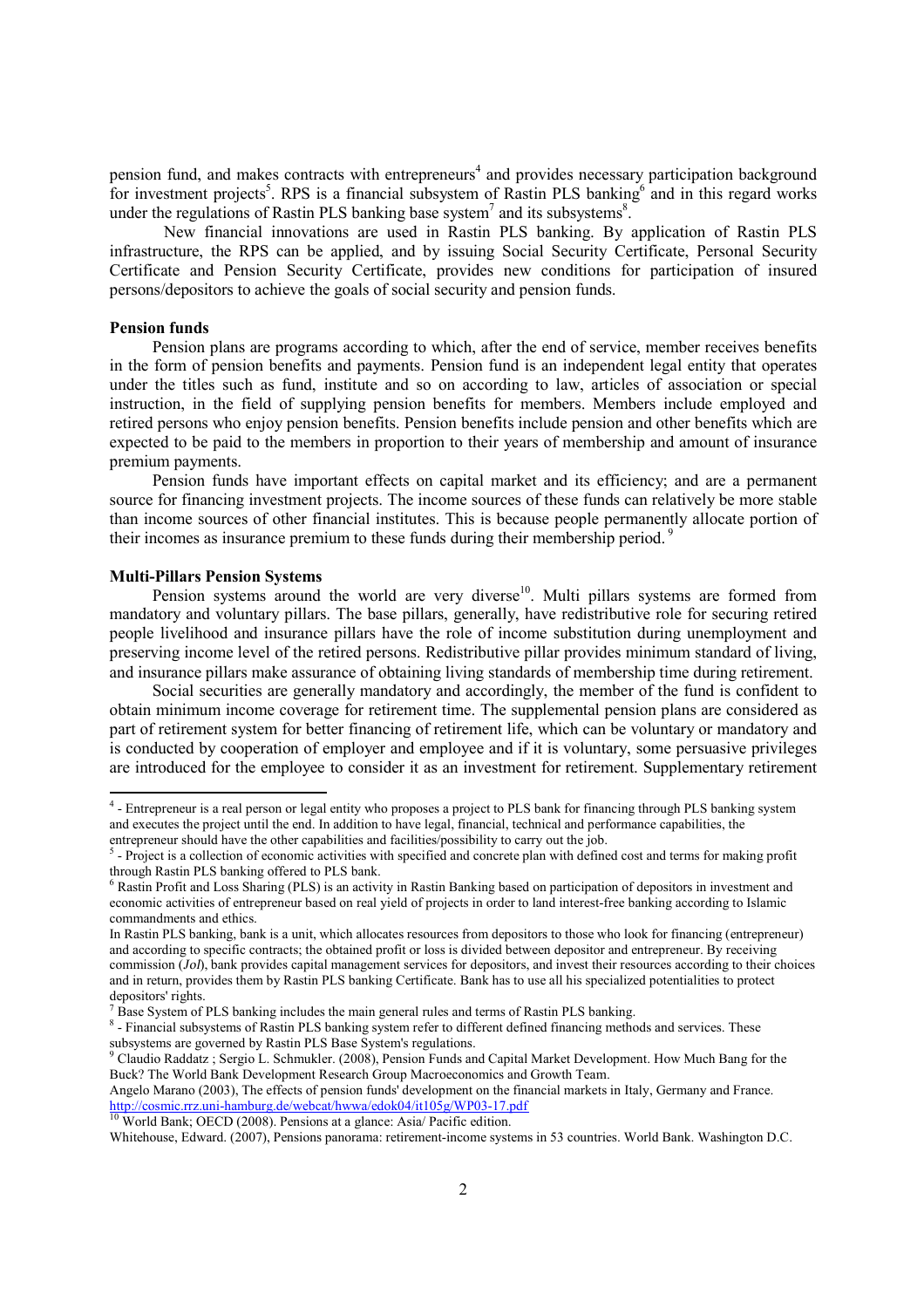plans are divided into job retirement plans and personal account (thrift) retirement plans. Job retirement is in connection to the job of the person and in order to participate in this plan, the person has to be employed. But, in thrift plan there is no need of having job relationship.

Proposed pillars<sup>11</sup> of  $OECD<sup>12</sup>$  include the following:

- 1. Retirement plans managed by government and are financed in form of DB-PAYG.<sup>13</sup>
- 2. Retirement plans managed by private sector and are financed through the cooperation of employee and employer.
- 3. Personal account retirement plans as thrift saving plans.

World Bank proposes the following pillars<sup>14</sup>:

- 1. Supportive pillar, with government finance.
- 2. Small supportive pillar with government management via DB-PAYG.
- 3. Mandatory pillar with private management.
- 4. Voluntary pillar with personal account thrift saving retirement plan, with private management.

Prudential funds are also a kind of saving funds for retirement, that invest the defined contributions (DC) and pays pension benefits in lump sum when the person becomes retired. Members of some of these funds are allowed to receive a portion of their retirement benefit in lump sum and the left in monthly payment.

## **The Necessity of Retirement System Reform**

Improvement of economic, social conditions and increase of health level and decrease of birth rate more or less in all countries cause aging of population as a common phenomenon that has a vast effects in social security and pension policies performances. Oldness of population causes social security costs and demand for health care, in-door services, old vulnerable people housing services and elderly houses to increase. This needs financing sources increase in the long run. Therefore, pension plans face big problems in most countries and have huge debts to governments. Although governments find solutions from public resources to finance government employees, but finally these employees covered by social security systems suffer from poor performance of pension funds<sup>15</sup>.

Countries' struggle<sup>16</sup> for facing unstable PAYG private sector pension systems in which private sector is responsible for managing pension plans, has developed considerably and has obvious role beside government retirement systems. OECD has undertaken guiding of member countries in pension policies in recent years.<sup>17</sup>

Responsive and supporting members' rights necessitate precise supervision structure on huge turnover of social security institutes. The insurance premium streams obtained from retirement plans and returns of their investments in turn should be managed and supervised in such a way that compensation of

 $\overline{a}$ 

http://www.oecd.org/insurance/private-pensions/38356329.pdf<br>
<sup>14</sup> Bishard II. (2000) 11.

<sup>&</sup>lt;sup>11</sup> OECD (2008), Complementary and private pensions throughout the world, 2008. ISSA, IOPS.

<sup>&</sup>lt;sup>12</sup> OECD (2006), Guidelines on pension fund asset management.

<sup>&</sup>lt;sup>13</sup> Retirement plans may be classified as "Defined Contribution" (DC) and "Defined Benefit" (DB) according to how the benefits are determined. In a DC plan, contribution is saved in member account and then is invested, and (positive or negative) return of the investment is credited to the member's account. On retirement, member's account is used to pay retirement benefits to him and provides him a regular income. A DB plan guarantees a certain fixed-formula payout at retirement depending on the member's salary and membership duration. In an unfunded DB plan, no assets are set aside, and pension sponsor pays benefits when they are to be paid. Governments in most countries use this method as Pay-as-you-go (PAYG). See: OECD Classification and Glossary, Private Pensions.2005, OECD.

<sup>&</sup>lt;sup>1</sup> Richard Hinz (2008), Voluntary Retirement, Savings: Motivations, Incentives and Design; World Bank.

<sup>&</sup>lt;sup>15</sup> Karen Eilers Lahey, T. Leigh Anenson. Public pension liability: Why reform is necessary to save the retirement of state employees, Notre Dame journal of law, ethics & public policy. Notre Dame Journal of Law, Ethics and Public Policy, Vol. 21, No. 1, 2007, pp. 307-333.

<sup>&</sup>lt;sup>16</sup> Tapia, W. (2008). Description of private pension systems. OECD working papers on insurance and private pensions. No.22. <sup>17</sup> OECD (2008), Survey of investment regulations of pension funds.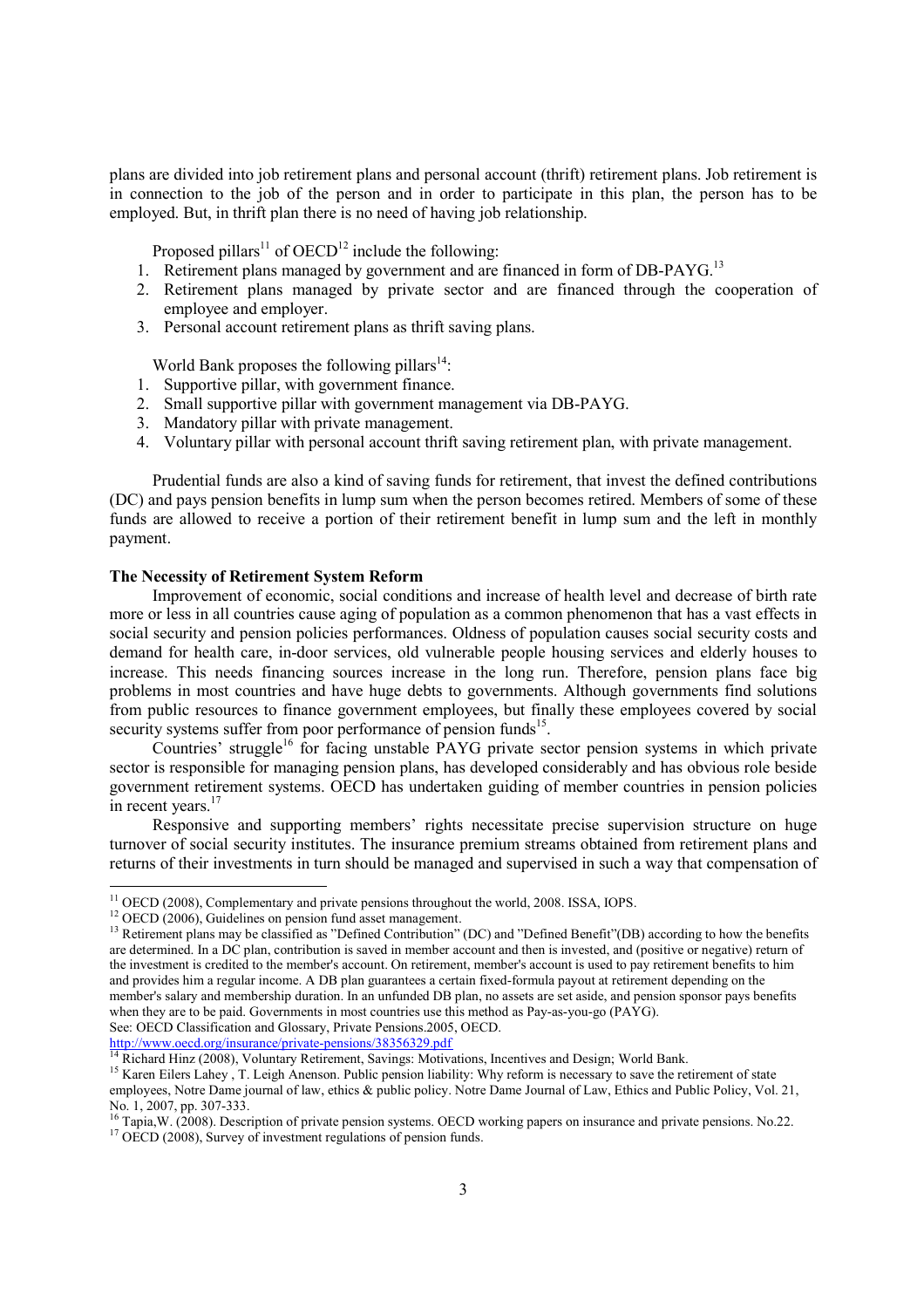retirement benefits and other obligations be feasible. In this regard, by proper supervision, the permanent and stable operations of funds should be secured.<sup>18</sup>

#### **Rastin Personal Security (RPS)**

Rastin Personal Security (RPS) practically introduces a complementary process for social security and retirement. In addition to providing proper background for investment by pension funds, the main application of this system is summarized as follow:

- 1. Providing the second pillar for multi-pillars pension systems.
- 2. Providing the third thrift pillar for everybody (employed or non-employed).

In order to differentiate between mandatory and voluntary pension systems in Rastin Personal Security, hereafter, we use the terms "security fund" and "retirement fund" for mandatory and voluntary funds respectively. The term insurance premium will be used in mandatory systems and deposit will be used in voluntary systems.

Pension fund is an independent legal entity that operates under the titles such as fund, institute, and organization and so on according to law, articles of association or special instructions, in fulfilling pension defined benefits (DC) for members. Pension funds are of two types:

- 1. Security fund that operates under the mandatory social security laws.
- 2. Retirement fund, which operates voluntarily to fulfill pension needs.

In RPS, pension fund (security fund or retirement fund) as the agent of employed or unemployed (insured/depositor) invests the accumulated fund received from insurance premium/deposit in PLS bank. Bank issues Rastin Certificates<sup>19</sup> against receiving deposits of pension fund. On the other side, fund requests bank to issue Security Certificate in the name of depositor/insured equal to his deposit/insurance premium paid. The issued certificate is regarded as the share of insured/depositor from the capital of the fund.

Here we define the two types of Rastin Certificate as "Social Security Certificate" and "Personal Security Certificates". Both these certificates are issued in the name of person who pays insurance premium/deposit. Social Security Certificate is included in the second pillar of multi pillars retirement system and therefore, it is called "Social Security Certificate". Personal Security Certificate is the third pillar of multi pillars pension system, which considers personal account, or self-insured saving thrift plan, therefore, it is called "Personal Security Certificate". Social Security and Personal Security Certificates have their own characteristics.

Rastin Security Certificate includes Social Security Certificates, Personal Security Certificates and Pension Certificates (transformed form of Personal Security Certificate to pension payments). Similar to other Rastin Certificates, Rastin Security Certificates are issued as negotiable assets at banks' Rastin Certificate Market websites. The owners of these certificates can transact them via internet network or bank counter and therefore, they can be transacted internationally.

Security/pension funds obtain commission for administrative costs from depositor or insured in issuing certificates according to instructions. These costs are in addition to operations and supervision costs on investment projects defined in PLS banking.

Regarding the defined techniques and procedures, risk study, actuary calculation and supervision of these funds are important. Actuary calculations should visualize the future years' flow of funds clearly and observe international standards. All activities will be carried out according to instructions, structure and organization of Rastin PLS banking.

 $\overline{a}$ 

<sup>&</sup>lt;sup>18</sup> Gajek L.; Ostaszewski K. M. (2004), Financial Risk Management for Pension Plans, Elsevier.

<sup>&</sup>lt;sup>19</sup> Rastin Certificates are a collection of certificates designed and issued in the base system and financial subsystems of Rastin PLS banking. Supervisory feature of the trustee unit of the PLS bank on these certificates, distinguishes them from other financial papers and have prefix of "certificate". Being nameless, negotiable in secondary virtual Rastin Certificates Market, having market price based on supply and demand of certificates, settlement at the time of participation period by the last certificate holder are some characteristics of Rastin Certificates. Settlement of these certificates are carried out under the supervision of the trustee unit of PLS bank.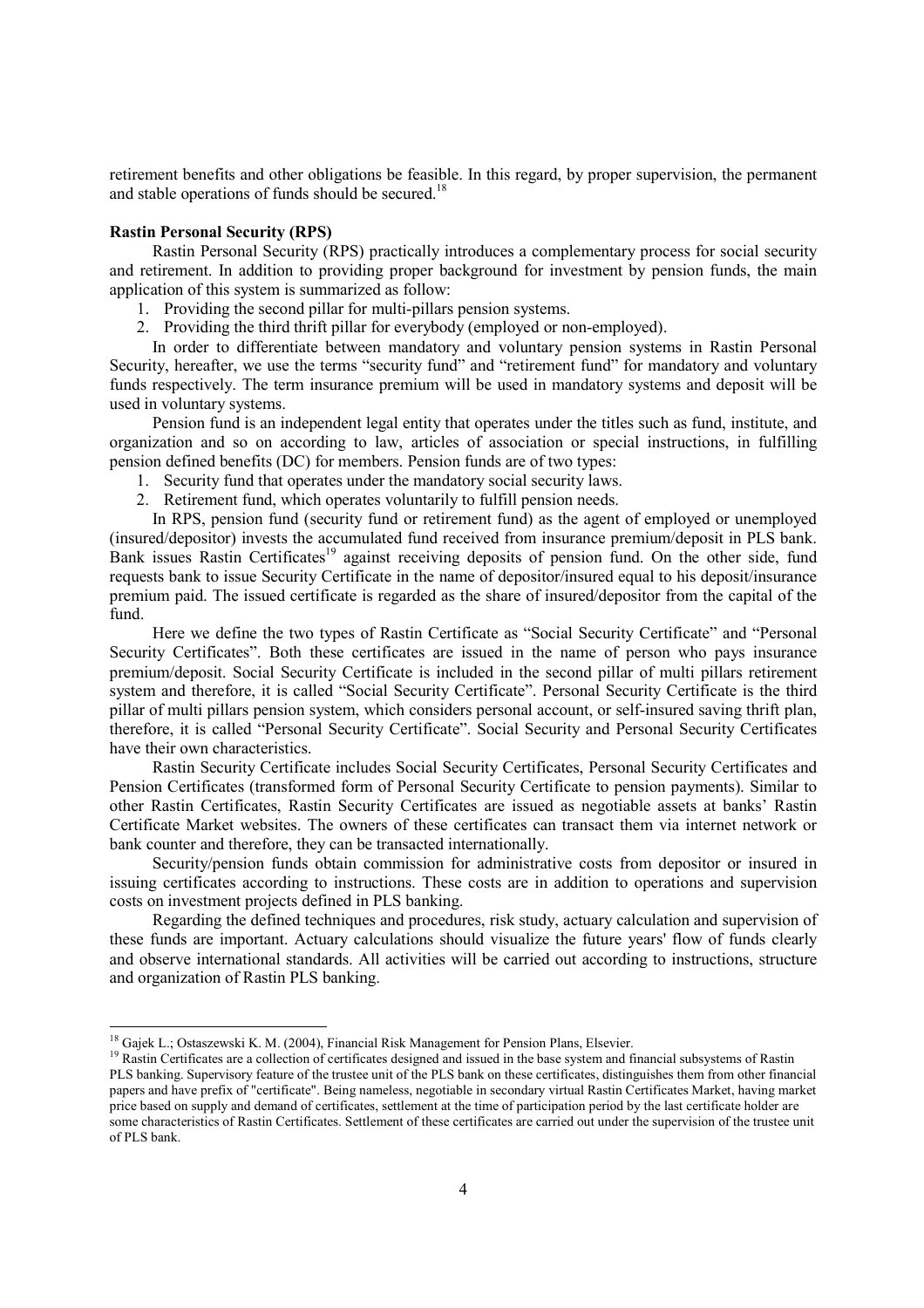#### **Social Security Certificate Process**

 $\overline{a}$ 

Social Security Certificate is based upon the necessities and obligations of social security system of country and is classified in the domain of mandatory pension pillar in which the insured persons and employees pay a percent of employers' earning to social security fund to receive Social Security Certificate. In this case, the payer is the insured person and will be included to receive pension after retirement according to laws and regulations. Pension fund is governmental or under the supervision of the government. Regulations of these funds are those in prevailing laws and regulations of country. These security funds can sell their Rastin Certificates in the Rastin Certificate Market.<sup>20</sup> Security fund will pay pension according to the share of the owner of certificate considering actuary calculations. Financial management and the share of each person will be carried out according to "Variable Capital Joint Stock Company" regulations. Special regulations and mandatory insurance should govern the transaction of these certificates for securing pensions of employees during retirement. Mandatory insurance regulations define regulations concerning transaction of Social Security Certificates. This process is depicted by figure 1.

Social Security Certificate is an anonymous or named document with defined nominal price issued and for a certain period given to the insured person by Rastin PLS bank on behalf of the security fund in exchange for payment of insurance premium to the security fund. The holder of this certificate shares the fund capital proportionate to the value and shares the fund returns proportionate to the value and duration of his certificate according to mandatory social security regulations and laws.



Figure 1

<sup>&</sup>lt;sup>20</sup> Rastin Certificate Market is a web-based settlement system for transaction and transfer of Rastin Certificates and Papers of Rastin bank.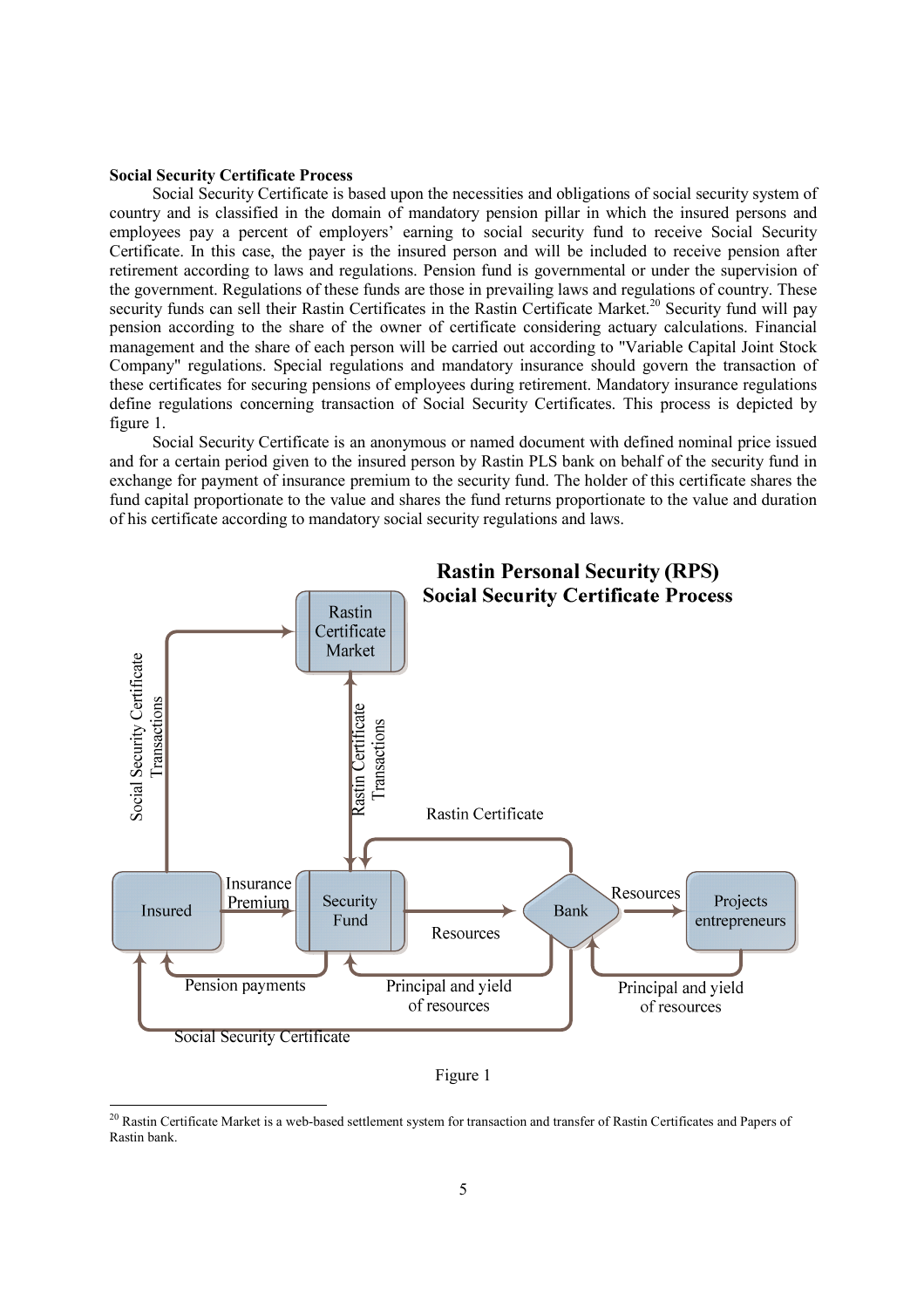#### **Personal Security Certificate Process**

Personal Security Certificate is voluntary. People arbitrarily may pay pension fees to a retirement fund and receive Personal Security Certificate and after a certain period which is defined in the certificate, receive back his payments in addition to the profit of the share in the fund (not in bank financed projects). In contrast to Social Security Certificate, Personal Security Certificate does not necessarily leads to obtaining pension payment; however, its principal and profit can be exchanged into several pension payments at the end of contract. In this case, retirement fund can be private or governmental institute. Anyhow, it should be under the supervision of a governmental organization such as Welfare High Council for Social Security. People can negotiate their Personal Security Certificates in Rastin Certificate Market. These certificates have a maturity date and after that, the owner can apply to the fund and receive back his principal and the earned profit. His participation in the fund is considered as a full sharing in activities of the fund. Therefore, he will share in the profit and loss of the fund proportional to his share and period of sharing. Fund is obliged to deposit her resources in Rastin PLS banking activities. For each deposit, bank will issue Rastin Certificate in the name of the fund and fund asks bank to issue Personal Security Certificate in the name of depositor on behalf and responsibility of the fund. Management approach and the share of participation of people in the fund will be according to Variable Capital Joint Stock Company regulations. The calculating profile of the share of each shareholder is at the end of each month. The profit received by the depositor is from total diversified activities of the fund and therefore, he will not face the risk of one single project. The owner of certificate can apply to the fund and receive the principal and profit of his deposit at maturity. The minimum maturity date will be five years after depositing date. People can deposit in several times according to their desire and receive Personal Security Certificates. This process is depicted by figure 2.

Personal Security Certificate is an anonym or named document with defined nominal price and maturity, and is issued by Rastin PLS bank on behalf of the pension fund for depositor by the request of the pension fund and equal to the amount of the deposited deposit. The holder of this certificate shares the capital of the fund in proportion to his deposit and shares the return of the pension fund proportional to the amount and duration of the deposit and receives his share (principal and profit) from the fund at maturity.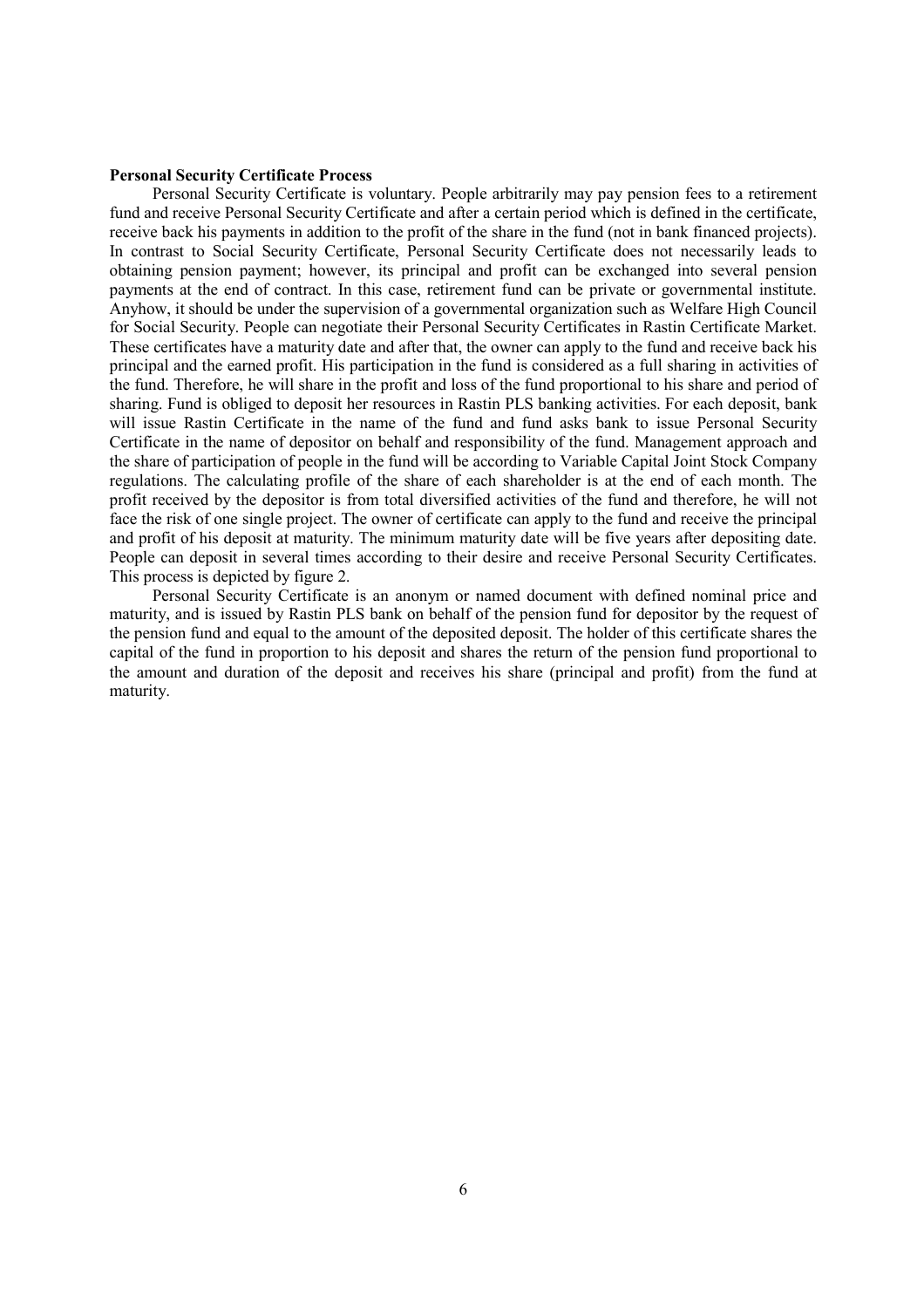

Figure 2.

# **Pension Security Certificate Process**

If depositor or the owner of certificate does not want to receive back his share from the fund in lump sum, at maturity he can ask the fund to change his certificate into several smaller certificates with continual maturities via the agent bank. Then he can apply to the bank after each maturity and receive a flow of income, which consists of his principal and the profit. In fact, these certificates are similar to personal security coupons. On the other hand, depositor can ask the fund to pay him at different maturities. The share of depositor at each maturity date will be calculated according to Rastin Accounting procedures for Joint Stock Company with Variable Capital (JSCVC) regulations. Pension Security Certificate like other Rastin Certificates is negotiable at Rastin Certificate Market. By settlement of each certificate, its serial number will be closed at Rastin Certificate Market website.

Pension Security Certificate is an anonymous or named document, which is issued from changing the share of depositor into several small lots at maturity, so that the holder can receive continuous pension payments from the fund.

#### **Joint Stock Company with Variable Capital**

Variable Capital Joint Stock Company<sup>21</sup> is a company where its capital varies by entrance or exit of shareholders. This company can be governmental, private or mixed. Its operational features are

<sup>&</sup>lt;sup>21</sup> - Bijan Bidabad, (2014) "Joint stock company with variable capital (JSCVC)", International Journal of Law and Management, Vol. 56 Iss: 4, pp.302 – 310. <http://dx.doi.org/10.1108/IJLMA-09-2012-0031>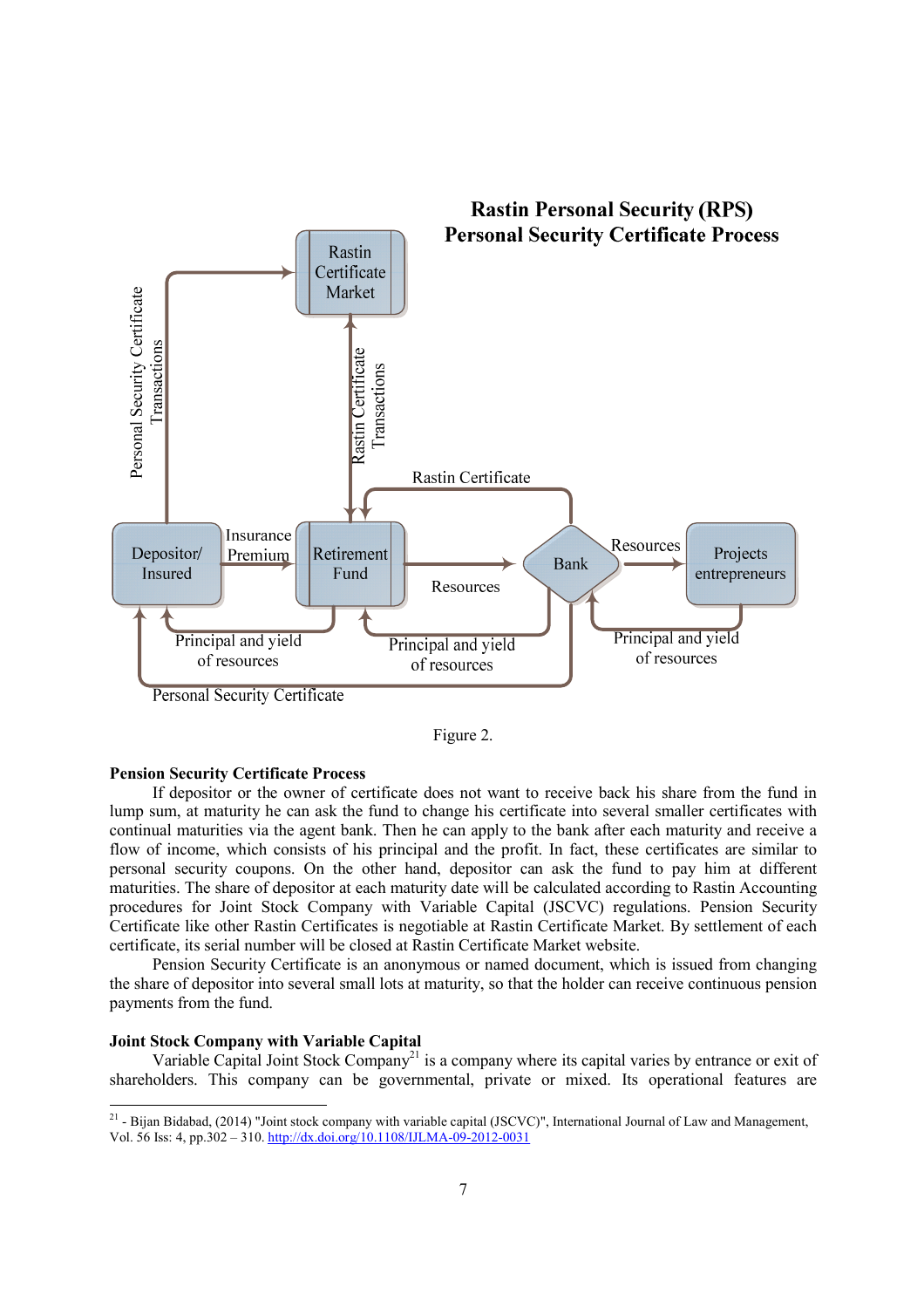compatible with the definition of Non-Usury Bank Company (NuBankCo)<sup>22</sup> and from financial operation are compatible with the third Rastin PLS banking product of bank participation. In fact, Variable Capital Joint Stock Company is a company in which the amount of capital is varying and the shares of shareholders are calculated at predefined time intervals.

Consider Variable Capital Joint Stock Company as a company established among shareholders whose capital is shared according to the members' own capital and durations of participation. The capital of the company can vary from time to time and is equal to the total shares weighted with (proportional to) the number of days shareholders keep their shares in the company. Assume the number of shares equals to the number of days the shareholders have kept the nominal value of each unit of share in the company. In this company, all shareholders own the capital (and profit or loss) of the company proportional to their original capital weighted by the time they have hold their capital in the company.

#### **Stages of Rastin Personal Security**

- 1. Depositors accumulate their resources in a pension fund and receive Rastin Security Certificates (Social/Personal) via agent bank (and not from pension fund).
- 2. Bank introduces confirmed assessed project proposals<sup>23</sup> of assessment unit<sup>24</sup> of the bank to pension fund. By buying Rastin Certificates related to the confirmed proposals of the bank, pension fund, similar to other bank's depositors, provides the necessary fund for sharing with entrepreneurs of projects under the supervision of trustee unit<sup>25</sup> of the bank.
- 3. By receiving the funds from the pension fund, bank issues Rastin Certificates according to the selected projects.
- 4. The nominal values of Rastin Security Certificates are predetermined by bank.
- 5. Depositor/insured can negotiate his Rastin Security Certificates in Rastin Certificate Market.
- 6. Pension fund can negotiate his Rastin Certificates in Rastin Certificate Market.
- 7. At the end of each project, after deduction of commission, bank will pay the profit to pension fund.
- 8. Participation of the pension fund and the bank is in various projects and at the end of each project the sources will be settled with the fund.
- 9. Operational activities of entrepreneurs in connection to the pension fund are carried out by entrepreneurs under the supervision of trustee unit of PLS department of the bank.
- 10. In order to decrease probable risk of financial activities and to ensure confidence for the parties engaged in RPS, if possible and confirmed by assessment unit of the bank, this unit will oblige insurance coverage of the project.
- 11. For the virtue of carrying out obligations by entrepreneur in RPS, bank obtains proper guarantees and collaterals from entrepreneur on behalf of the fund.
- 12. Bank on behalf of depositors/insured does not ask for collateral from the pension fund in lieu of payment of pension fee by depositors or insured persons. The pension fund is directly responsible to depositor/insured for the received resources.
- 13. In relation to depositors and fund, bank has only the role of agent to issue Rastin Security Certificates.
- 14. Contracts between the fund and entrepreneurs are according to the regulations of base system of

<sup>&</sup>lt;sup>22</sup> - Bijan Bidabad, Non-Usury Bank Corporation (NUBankCo), The Solution to Islamic banking, Proceeding of the 3<sup>rd</sup> International Islamic Banking and Finance Conference, Monash University, KL, Malaysia, 16-17 November, 2005. <http://www.bidabad.com/doc/NUBankCo-en.pdf>

 $23$  Proposal is a written document covering a collection of necessary information about the proposed project that describes analytical justification of the project from economic, technical and financial points of view, with enclosed necessary legal licenses and documents; which is submitted to Rastin PLS bank by entrepreneur. After evaluation of the bank if be approved,

proposal will be a reference source against entrepreneur executive operations.<br><sup>24</sup> - Assessment unit is a unit in PLS department of Rastin PLS bank which assesses the competence and capabilities of entrepreneur and his proposal.<br><sup>25</sup> - The trustee unit is a unit at PLS department of Rastin PLS bank for supervision and control of Rastin PLS proposed projects

on behalf of bank regarding good performance of project in comparison to initial proposal through key indicators and financial reports and supervision for final delivery of the project.